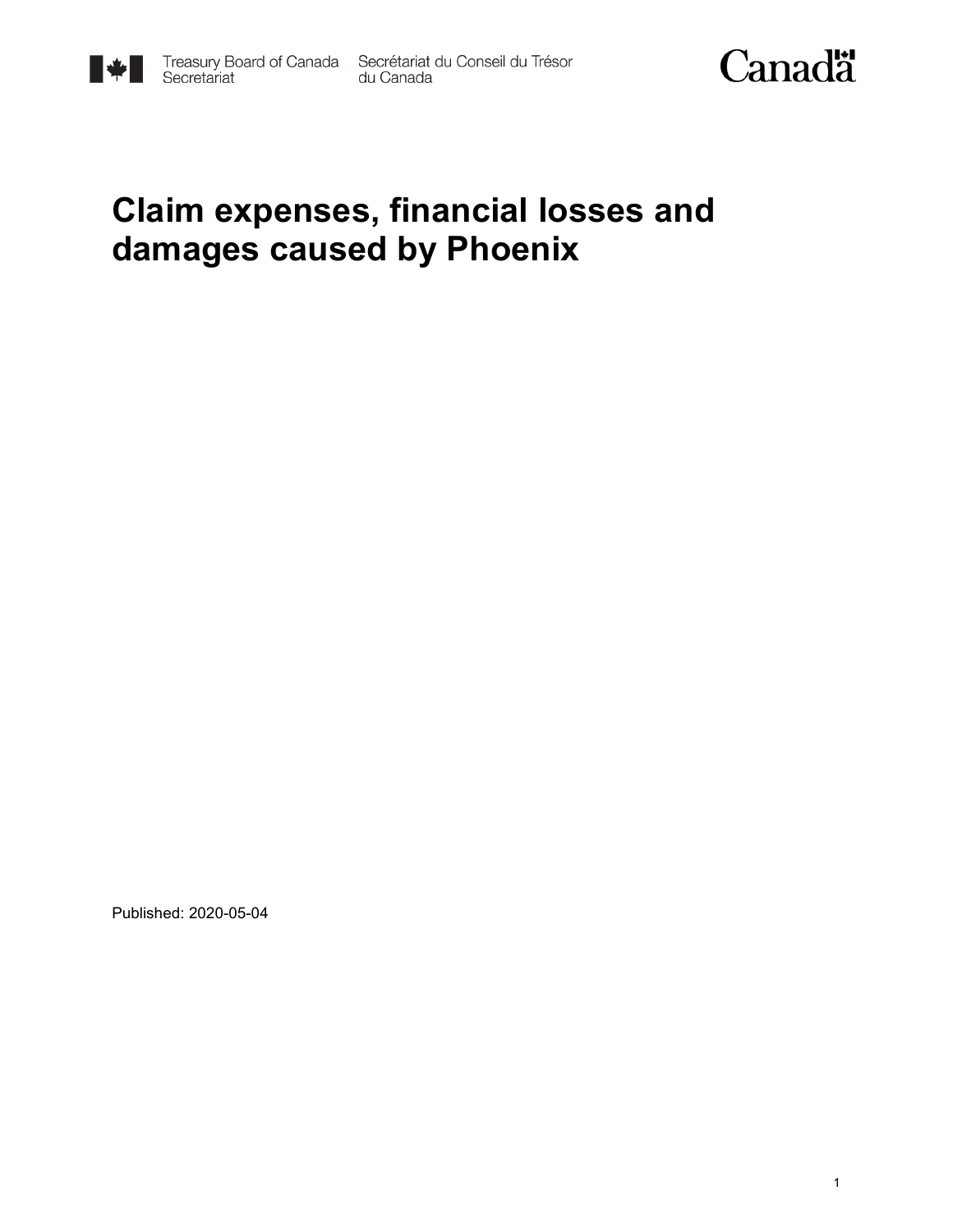© Her Majesty the Queen in Right of Canada, represented by the President of the Treasury Board, 2020

Published by Treasury Board of Canada, Secretariat 90 Elgin, Ottawa, Ontario, K1A 0R5, Canada

Catalogue Number: BT22-246/3-2020E-PDF ISBN or ISSN: 978-0-660-34798-1

This document is available on the Government of Canada website, [Canada.](https://www.canada.ca/en.html)ca

This document is available in alternative formats upon request.

Aussi offert en français sous le titre : Demandes d'indemnisation pour dépenses, pertes financières et dommages causés par Phénix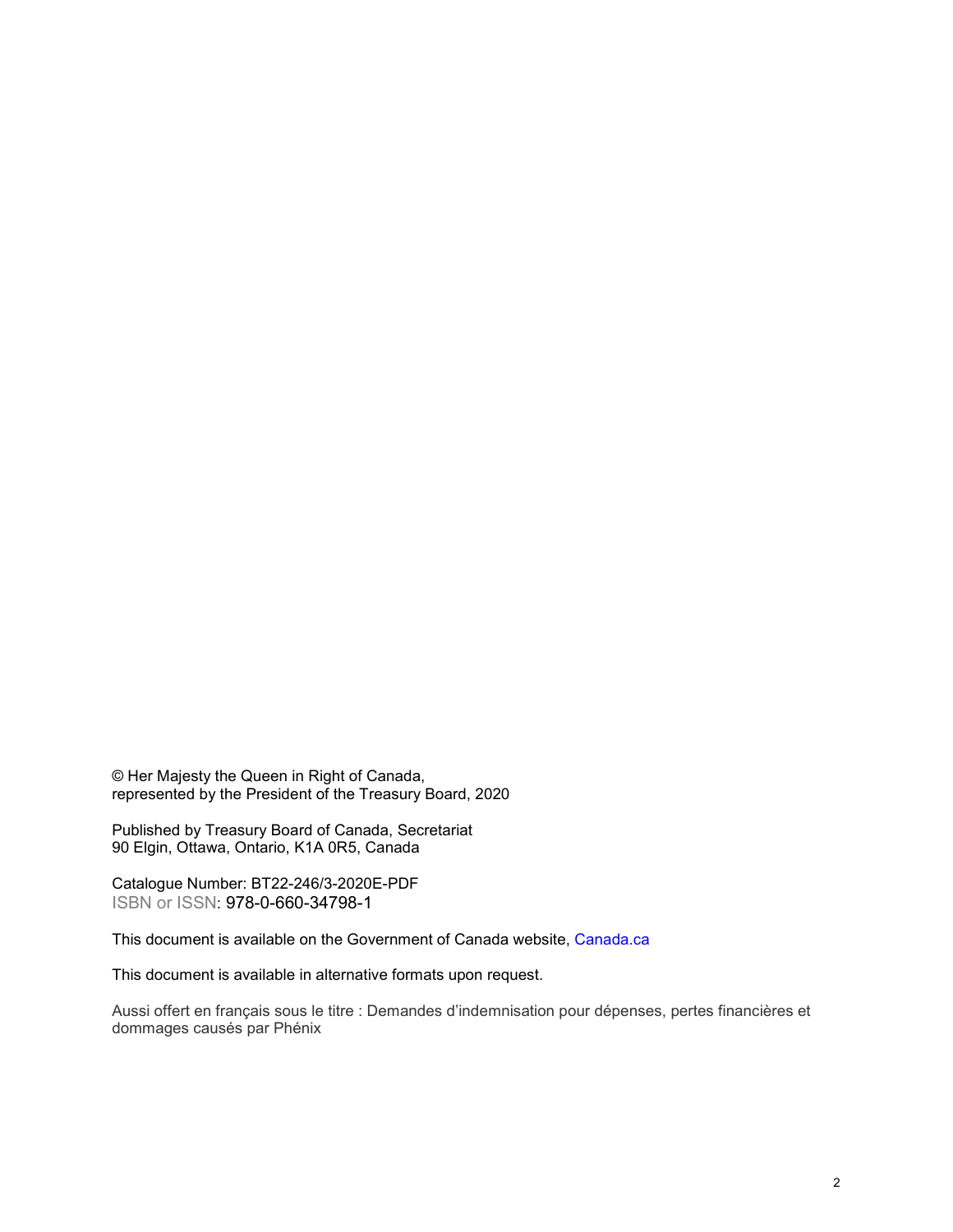

# **Claim expenses, financial losses and damages caused by Phoenix**

# **Limited service availability**

This service is affected by the outbreak of coronavirus (COVID-19). We will continue to receive submitted claims; each and every one of these claims is important to us and we will be processing them as quickly as possible. Unfortunately, we anticipate that we may not be able to meet the normal service standards in all cases. We apologize for any inconvenience this may cause and appreciate your understanding and patience during this time.

### **From [Treasury Board of Canada Secretariat](https://canada-preview.adobecqms.net/en/treasury-board-secretariat.html)**

### **On this page**

- [Claims for all employees who experienced problems with the Phoenix](#page-2-0) pay system
- [Compensation for damages caused by the Phoenix pay system](#page-3-0)
- [Related links](#page-6-0)

### <span id="page-2-0"></span>**Claims for all employees who experienced problems with the Phoenix pay system**

The Government of Canada is doing everything possible to ensure that no employee remains out-of-pocket because of Phoenix pay system. If you experienced pay problems, you can claim eligible expenses or request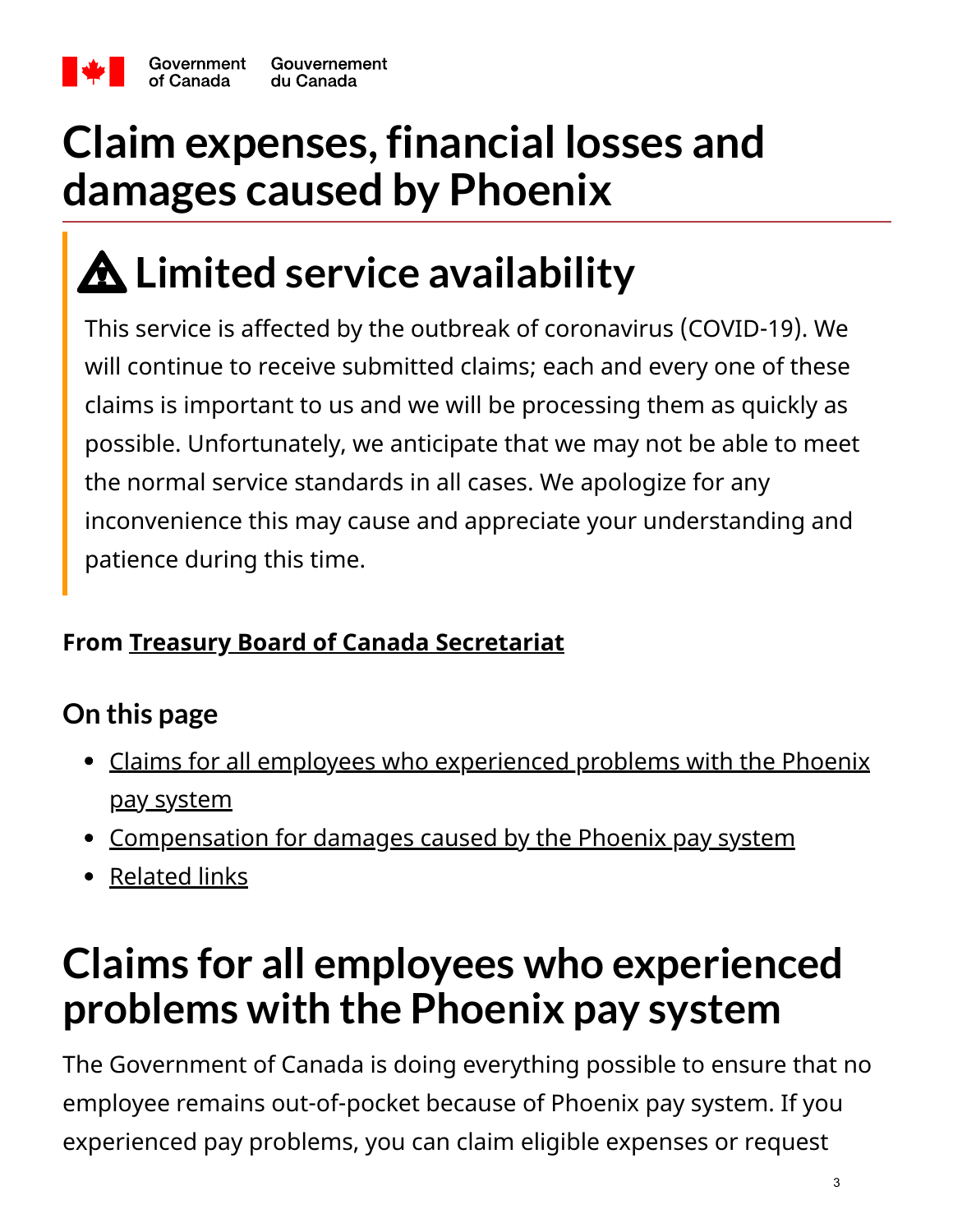advances for social benefits.

#### **[Out-of-pocket expenses](https://canada-preview.adobecqms.net/en/treasury-board-secretariat/services/pay/submit-claim-pocket-expenses-phoenix.html)**

If you incurred expenses such as interest charges or late fees because of Phoenix, you can submit a claim.

#### **[Impacts to income taxes and government benefits](https://canada-preview.adobecqms.net/en/treasury-board-secretariat/services/pay/submit-impacts-income-taxes-government-benefits-credits.html)**

If you were owed salary from one year that was only paid the following year, you might incur a financial loss related to paying a higher rate of income tax or reduced government benefits and credits such as the Canada child benefit.

### **[Advance for social benefits](https://canada-preview.adobecqms.net/en/treasury-board-secretariat/services/pay/submit-request-recoverable-advance-social-benefits.html)**

If your government benefits, such as the Canada child benefit, or other credits were reduced because you were overpaid by Phoenix, you can request an advance to help you during this time.

### **[Reimbursement for tax advice](https://canada-preview.adobecqms.net/en/treasury-board-secretariat/services/pay/submit-claim-fees-tax-advisory-services.html)**

To better understand the tax implications caused by errors in your pay, the Government of Canada will reimburse eligible expenses related to obtaining tax advice.

### <span id="page-3-0"></span>**Compensation for damages caused by the Phoenix pay system**

[You could be eligible to compensation under the 2019 Phoenix pay system](https://canada-preview.adobecqms.net/en/treasury-board-secretariat/topics/pay/phoenix-pay-system/damages-caused-phoenix-pay-system.html) damages agreement. This is a joint agreement between the Government of Canada and a number of bargaining agents for the compensation of damages to represented employees in recognition of the fact that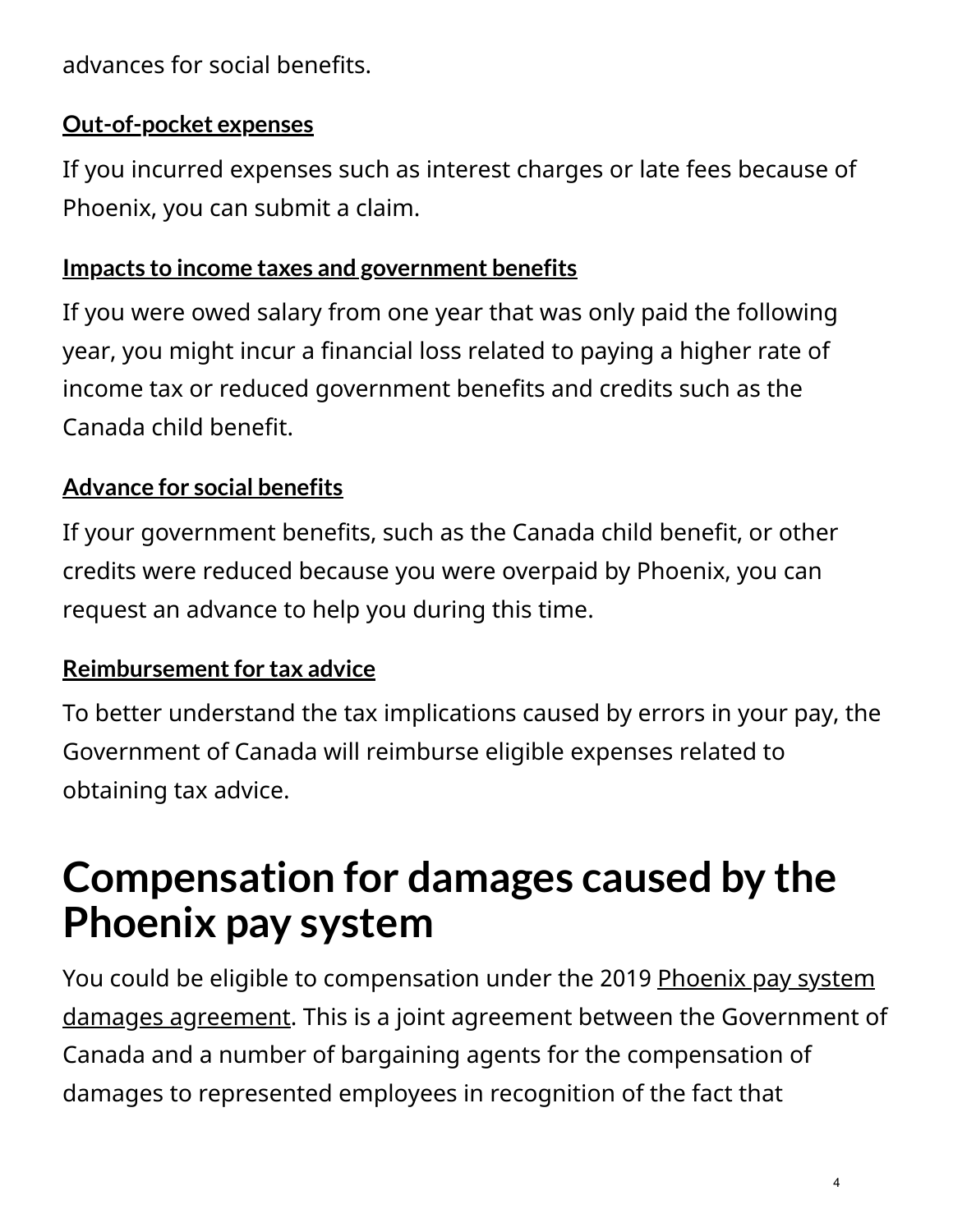employees may have been impacted directly or indirectly by the Phoenix pay system. Separate agencies have since negotiated a similar agreement with their bargaining agents.

### $\blacktriangledown$  Check your eligibility

The Phoenix damages agreement applies to:

#### **Current employees, former employees and the estates of deceased employees represented by these bargaining agents:**

- Association of Canadian Financial Officers
- Association of Justice Counsel
- Canadian Association of Professional Employees
- Canadian Federal Pilots Association
- Canadian Merchant Service Guild
- Canadian Military Colleges Faculty Association
- Canadian Union of Public Employees Local 104
- Canadian Union of Public Employees Local 2656 (National Film Board)
- Canadian Union of Public Employees SGCT 4835 (National Film Board)
- Federal Government Dockyard Chargehands Association
- Federal Government Dockyard Trades and Labour Council (East)
- Federal Government Dockyard Trades and Labour Council (West)
- **•** International Brotherhood of Electrical Workers
- Professional Association of Foreign Service Officers
- Research Council Employees' Association
- The Professional Institute of the Public Service of Canada
- Unifor Local 87-M (Non-Supervisory Printing Services)
- Unifor Local 5454 (Canadian Air Traffic Control Association)
- Unifor Local 2182 (Radio Operations)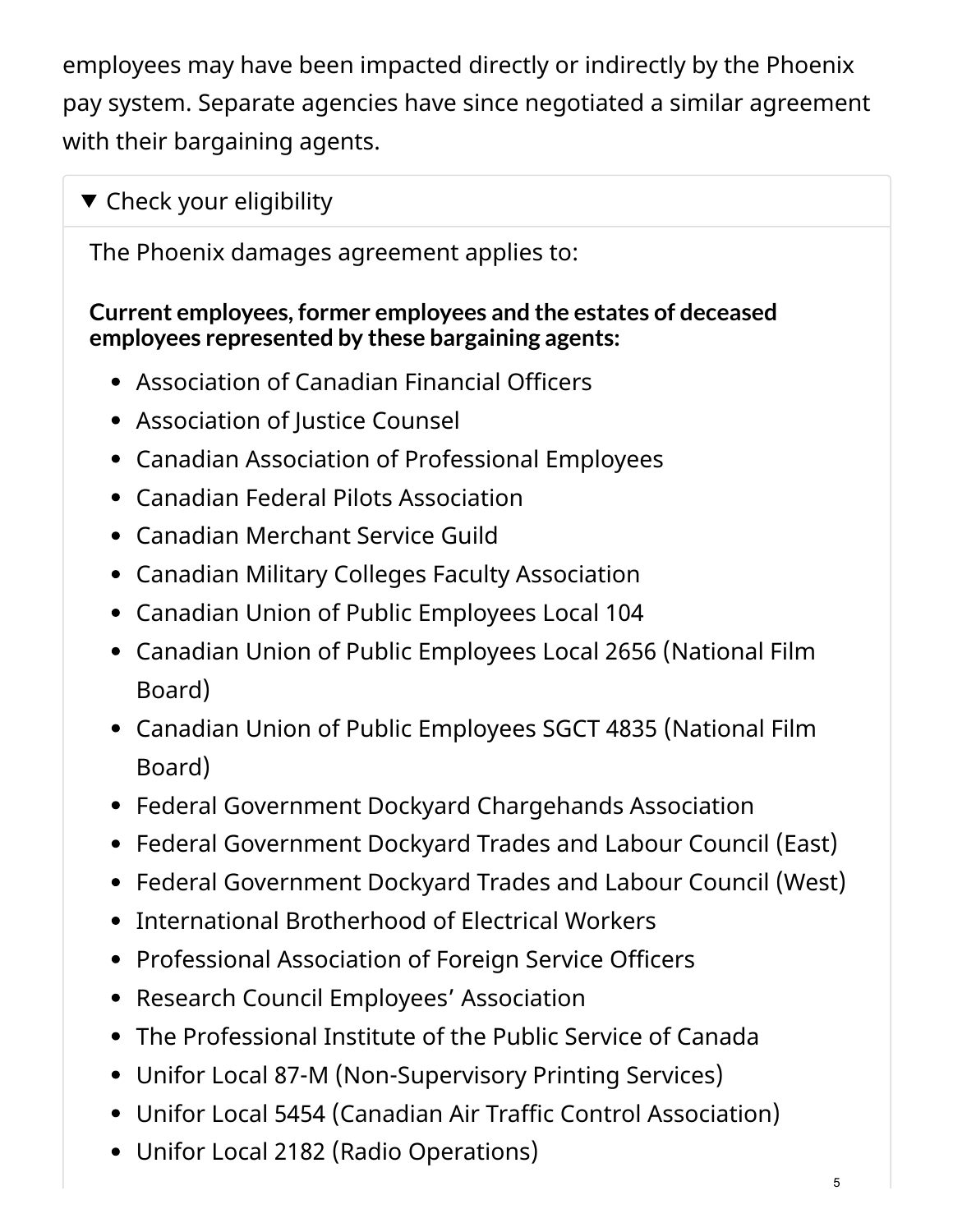Union of Canadian Correctional Officers

### **Other eligible employees**

### The agreement **also applies to**:

- employees excluded from bargaining agents who have signed on to the agreement
- unrepresented employees
- executives

Note: Employees of **separate agencies** who have reached similar agreements may also submit claims.

This agreement **does not apply** to members of the class action as [certified in Bouchard c. Procureur Général du Canada \(200-06-000214-](https://www.registredesactionscollectives.quebec/en/Consulter/ApercuDemande?NoDossier=200-06-000214-174) 174) and any other member of the class that could be added by the courts, including:

- students
- casual employees
- workers working no more than one third of regular hours
- employees with terms of less than three months

#### **[General compensation for damages for former employees](https://canada-preview.adobecqms.net/en/treasury-board-secretariat/topics/pay/phoenix-pay-system/phoenix/claim-damages-caused-phoenix-payment-equivalent-leave.html)**

The agreement provides current and former employees general compensation in the form of additional leave. During the 2019 calendar year, this additional leave of up to 4 days was credited to current employees. An additional day will be credited within 150 days after March 31, 2020. If you are a former employee or represent one, you can submit a claim to receive a payment equivalent to the value of those days of leave.

### **[Financial costs and lost investment income](https://canada-preview.adobecqms.net/en/treasury-board-secretariat/topics/pay/phoenix-pay-system/phoenix/financial-costs-lost-investment-income.html)**